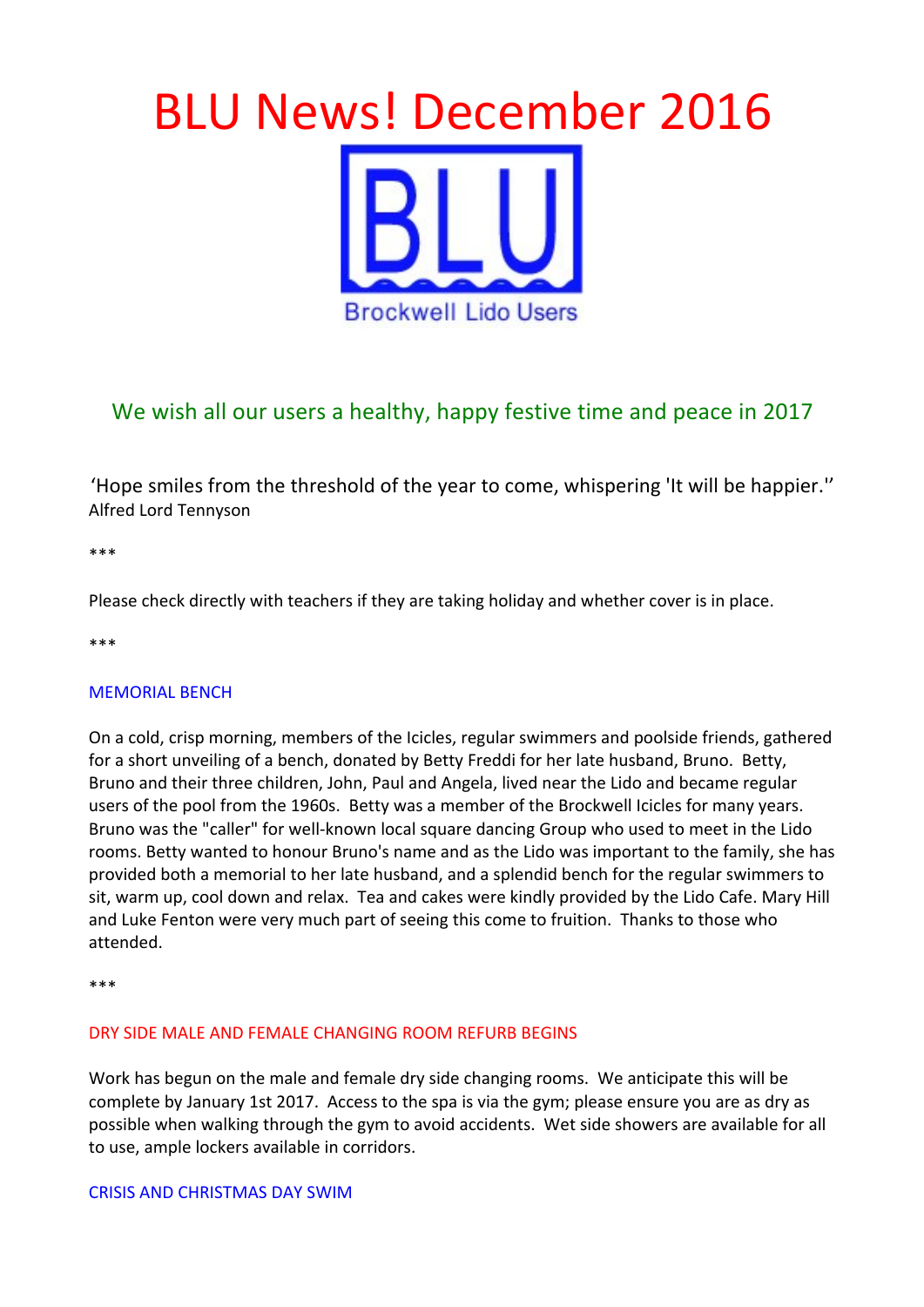There's still time to register! Saturday 10th December, midday, the Brockwell Lido swim for Crisis. Swim alone or in a team of four, it costs £22.32 to enter, per person, this is the cost of a night at Crisis. Don't worry, you'll be swimming widths not lengths...and given past swims for Crisis, the turnout has been superb. Let's see if we can do better this year.

Sunday 25th December Christmas Day swim is now fully booked. Call the Lido for cancellations or add your name to a short list. Donations on the day for swimmers and spectators. The outdoor sauna will be ready to warm those who brave the water, followed by mince pies and tea!

\*\*\*

# THE LIDO CAFE

The Lido Cafe will be open for Christmas dinner for just two nights this year, December 9th and 16th, serving a delicious festive menu! Book now to avoid disappointment christmas@thelidocafe.co.uk

The Cafe is currently opens to swimmers for drinks only at 8.30am. Regular opening is at 9am for breakfast, brunch, cakes and coffee. Last drinks orders are at 4.30pm and closing is at 5pm. HALF PRICE hot drinks IF you've swum at this time of year!

The Lido Cafe is available for private hire all year round. However, they'll be closed on 24, 25, 26, 27 December and 1 January 2017.

\*\*\*

# LIDO'S 80th CELEBRATIONS - WE NEED YOUR SUGGESTIONS AND WE NEED THEM NOW!

2017 will see the 80th anniversary of the Lido opening in 1937. At the opening ceremony on July 10th 1937, the Mayor of Lambeth threw a schoolgirl into the pool. Who can we throw into the pool at the 80th celebrations? Let us know how you would like to celebrate. You can email BLU on info@brockwelllido.com, tweet us @BrockwellLido or contact us on Facebook, tweet Fusion @Brockwell\_Lido or send them a message on Facebook. We're making plans now. All ideas are welcome.

\*\*\*

# COLD WATER SWIMMING DOS AND DON'TS

New to cold water swimming? PLEASE TAKE CARE AND READ THE RULES. Do not push yourself until you feel dizzy or get hypothermia, it's no fun. We all like a challenge, but there are plenty of other ways to test yourself without making yourself sick. The best way to ease into cold-water swimming is to swim throughout the year, allowing your body to gradually acclimatise to the change in water temperature. If you really want to give it a go, do a few strokes and then half a length and ease your way gently.